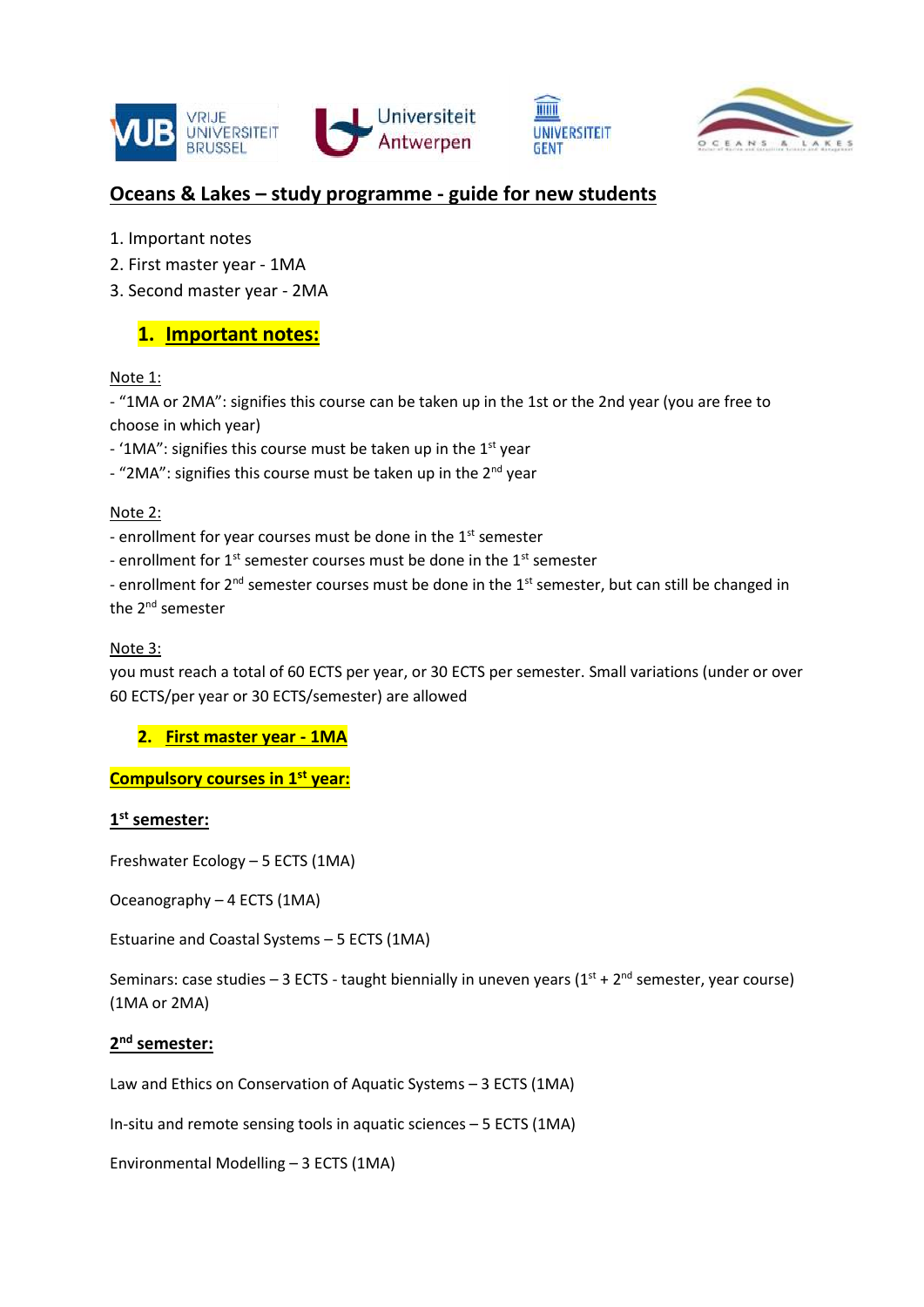





Limnology – 5 ECTS (1MA)

Integrated Marine Coastal Ecology Field Course – 3 ECTS (1MA)

**Field course in 1st year:**

**2 nd semester:**

Choice between:

Integrated Field Course at Sea – 3 ECTS (1MA)

Integrated Limnological Field Course – 3 ECTS - selection through motivation letter might be possible (1MA)

Integrated Estuarine Field Course – 3 ECTS (1MA)

#### **Broadening courses in 1st year:**

### **1 st semester:**

Governance and policy in development and cooperation Part I – 3 ECTS (1MA)

# **Supporting courses in 1 st and/or 2 nd year (please discuss first with Karolien Van Puyvelde, programme coordinator)**

-Choose 9 ECTS in list of supporting courses -All VLIR-UOS students must take "Introduction to Data Mining" -All students must take either "Advanced Applied Statistics" or "Analysis of Biological Data" -All students without a background in biology, marine biology, oceanography, fisheries background, must take up "Introduction to Marine and Lacustrine Biology" -Check schedule of supporting courses for overlap of classes

### **1 st semester:**

Introduction to Data Mining – 3 ECTS (1MA)

Introduction to Marine and Lacustrine Biology - 3 ECTS (1MA)

Analysis of Biological Data – 6 ECTS (1MA or 2MA)

Introduction to GIS – 3 ECTS (1MA or 2MA)

#### **2 nd semester:**

Advanced Applied Statistics– 3 ECTS (1MA)

Conservation Genetics - 3 ECTS (1MA or 2MA)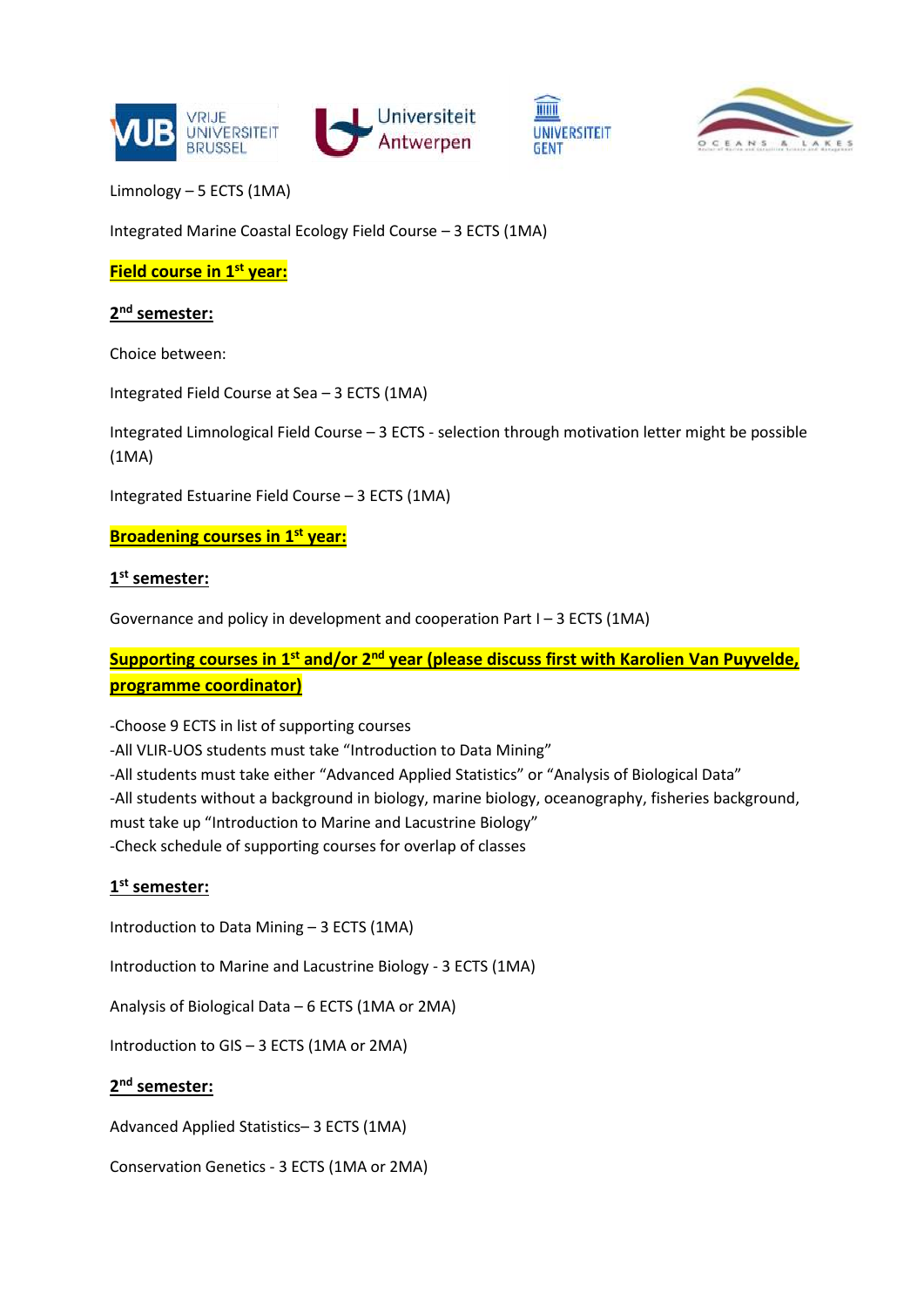





Stable Isotope Geochemistry – 3 ECTS (1MA or 2MA)

Biogeochemistry – 3 ECTS – taught biennially in even years (1MA or 2MA)

Applied Geomorphology – 6 ECTS - taught biennially in uneven years (1MA or 2MA)

Water Quality – 3 ECTS (1 MA or 2 MA)

Natural Risk Management – 3 ECTS (1 MA or 2 MA)

Methods of Scientific Diving – 3 ECTS (1 MA or 2 MA)

**Major 1 (Global Change Impacts on Ecology and Biodiversity) courses in 1st year:**

#### **1 st semester:**

Marine Food Web Ecology – 3 ECTS (1MA)

Marine Extreme Systems – 6 ECTS (1MA or 2MA)

### **2 nd semester:**

Ecology of Coastal Seas – 3 ECTS (1MA or 2MA)

Lacustrine Systems – 3 ECTS (1MA or 2MA)

**Major 2 (Conservation Biology and Ecosystem Management) courses in 1st year:**

### **1 st semester:**

Integrated Coastal Zone Management – 3 ECTS (1MA or 2MA)

Environmental Impact Assessment – 3 ECTS (1MA or 2MA)

Marine Fisheries Ecology and Management – 6 ECTS ( $1<sup>st</sup> + 2<sup>nd</sup>$  semester, year course) (1MA or 2MA)

1 elective course of 3 ECTS at Belgian university (with link to major 2) (1 or 2 MA, 1<sup>st</sup> or 2<sup>nd</sup> semester)

### **2 nd semester:**

Conservation Genetics – 3 ECTS (1MA or 2MA)

1 elective course of 3 ECTS at Belgian university (with link to major 2) (1 or 2 MA, 1<sup>st</sup> or 2<sup>nd</sup> semester)

**Major 3 (Environmental Impact and Remediation) courses in 1st year:**

#### **1 st semester:**

Environmental Impact Assessment - 3 ECTS (1MA)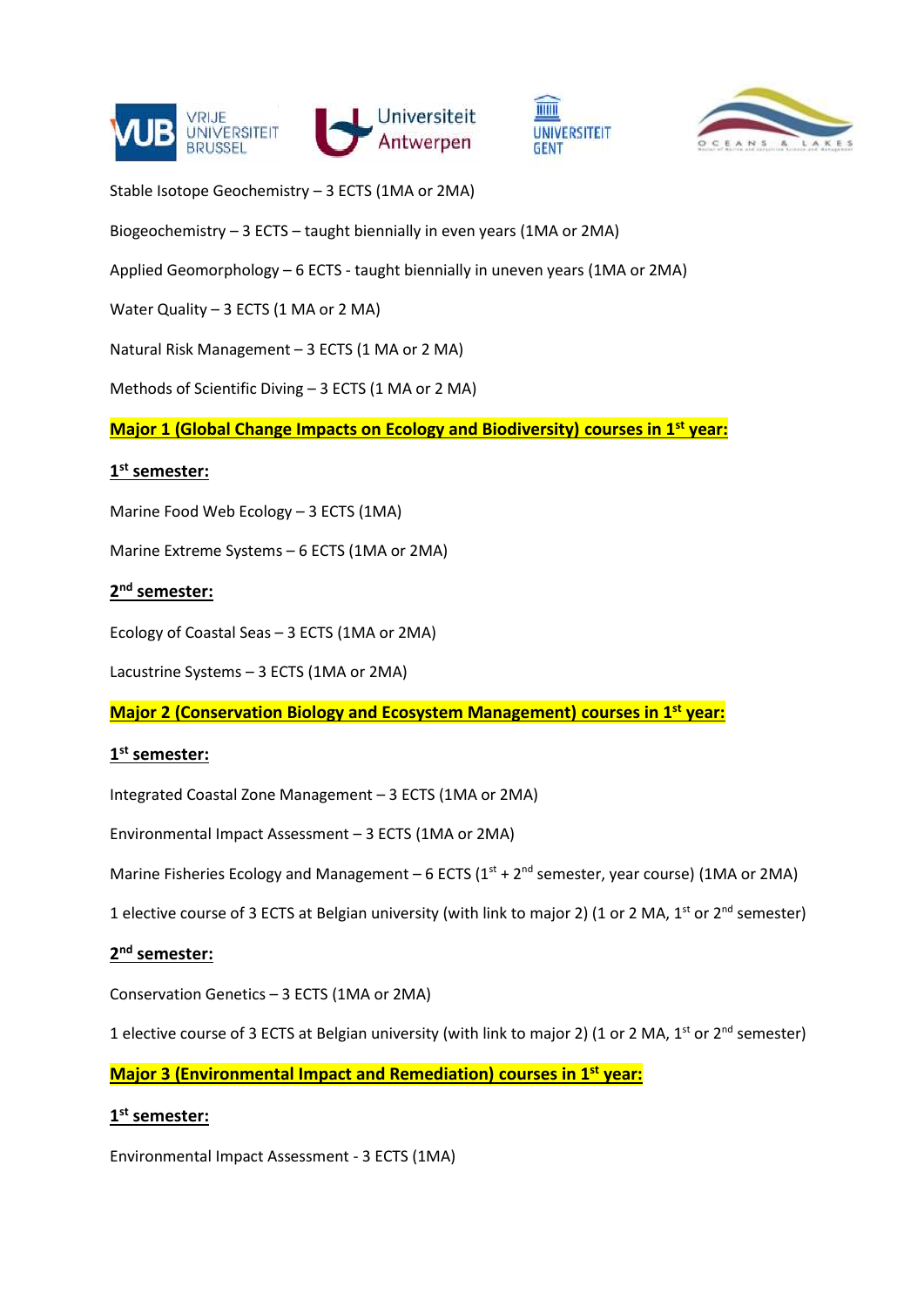



Ecosystem based adaptation to Global Change - 6 ECTS  $(1<sup>st</sup> + 2<sup>nd</sup>$  semester, year course) (1MA or 2MA)

mm

GENT

**UNIVERSITEIT** 

Physiology of Aquatic Organisms - 6 ECTS (1MA or 2MA)

**Major 4 (Marine and Lacustrine Geosciences) courses in 1st year:**

# **1 st semester:**

Paleoclimatology and Climate Change – 6 ECTS (1MA or 2MA)

# **3. Second master year - 2MA**

**Compulsory courses in 2nd year:**

#### **1st + 2nd semester:**

Master Thesis – 30 ECTS ( $1^{st}$  +  $2^{nd}$  semester, year course) (2MA)

Seminars: case studies – 3 ECTS - taught biennially in uneven years  $(1^{st} + 2^{nd}$  semester, year course) (1MA or 2MA)

**Field courses in 2nd year:**

### **2 nd semester:**

Choice between:

Monsoon School – 6 ECTS (2MA)

Summer School – 6 ECTS - summer school can already be completed in  $1<sup>st</sup>$  year – enrollment for course only in 2<sup>nd</sup> year (2MA)

6 ECTS credits in courses at Belgian university (with link to Master Oceans & Lakes) (2MA)

**Broadening courses in 2nd year:**

### **2 nd semester:**

Internship – 6 ECTS - internship can already be completed in  $1<sup>st</sup>$  year - enrollment for course only in 2<sup>nd</sup> year (2MA)

Governance and policy in development and cooperation Part II – 3 ECTS (2MA)

# **Supporting courses in 1 st or 2nd year:**

-Choose 9 ECTS in list of supporting courses -All VLIR-UOS students must take "Introduction to Data Mining"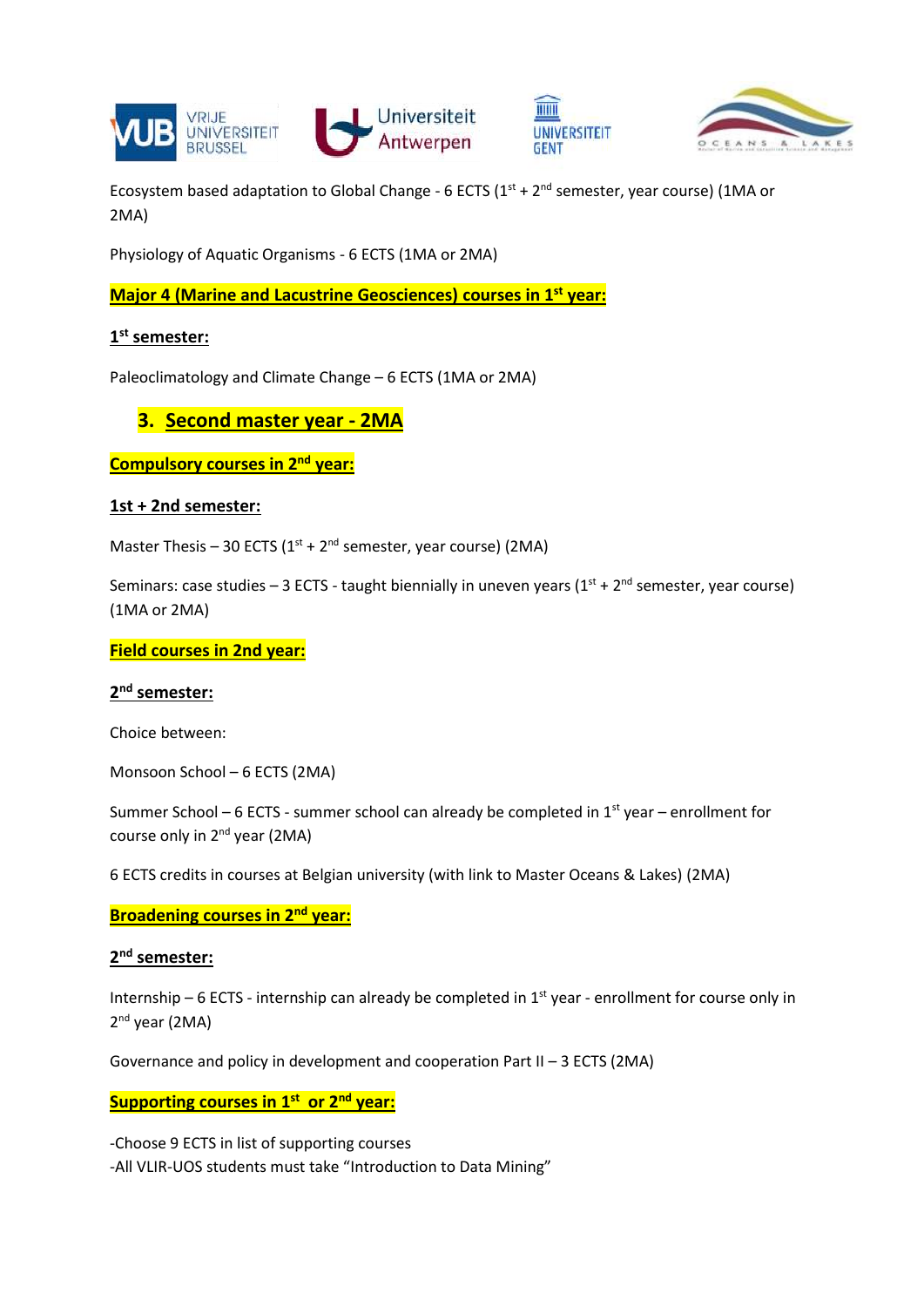







-All students must take either "Advanced Applied Statistics" or "Analysis of Biological Data" -All students without a background in biology, marine biology, oceanography, fisheries background, must take up "Introduction to Marine and Lacustrine Biology" -Check schedule of supporting courses for overlap of classes

# **1 st semester:**

Analysis of Biological Data – 6 ECTS (1MA or 2MA)

Introduction to GIS - 3 ECTS (1MA or 2MA)

# **2 nd semester:**

Conservation Genetics - 3 ECTS (1MA or 2MA)

Stable Isotope Geochemistry – 3 ECTS (1MA or 2MA)

Biogeochemistry – 3 ECTS – taught biennially in even years (1MA or 2MA)

Applied Geomorphology – 6 ECTS - taught biennially in uneven years (1MA or 2MA)

Water Quality - 3 ECTS (1 MA or 2 MA)

Natural Risk Management – 3 ECTS (1 MA or 2 MA)

Methods of Scientific Diving – 3 ECTS (2 MA)

**Major 1 (Global Change Impacts on Ecology and Biodiversity) courses in 2nd year:**

# **1 st semester:**

Marine Genomics – 3 ECTS (2MA)

Aquatic Microbial Ecology – 6 ECTS (2MA)

Marine Extreme Systems – 6 ECTS (1MA or 2MA)

### **2 nd semester:**

Ecology of Coastal Seas – 3 ECTS (1MA or 2MA)

Lacustrine Systems – 3 ECTS (1MA or 2MA)

**Major 2 (Conservation Biology and Ecosystem Management) courses in 2nd year:**

### **1 st semester:**

Integrated Coastal Zone Management – 3 ECTS (1MA or 2MA)